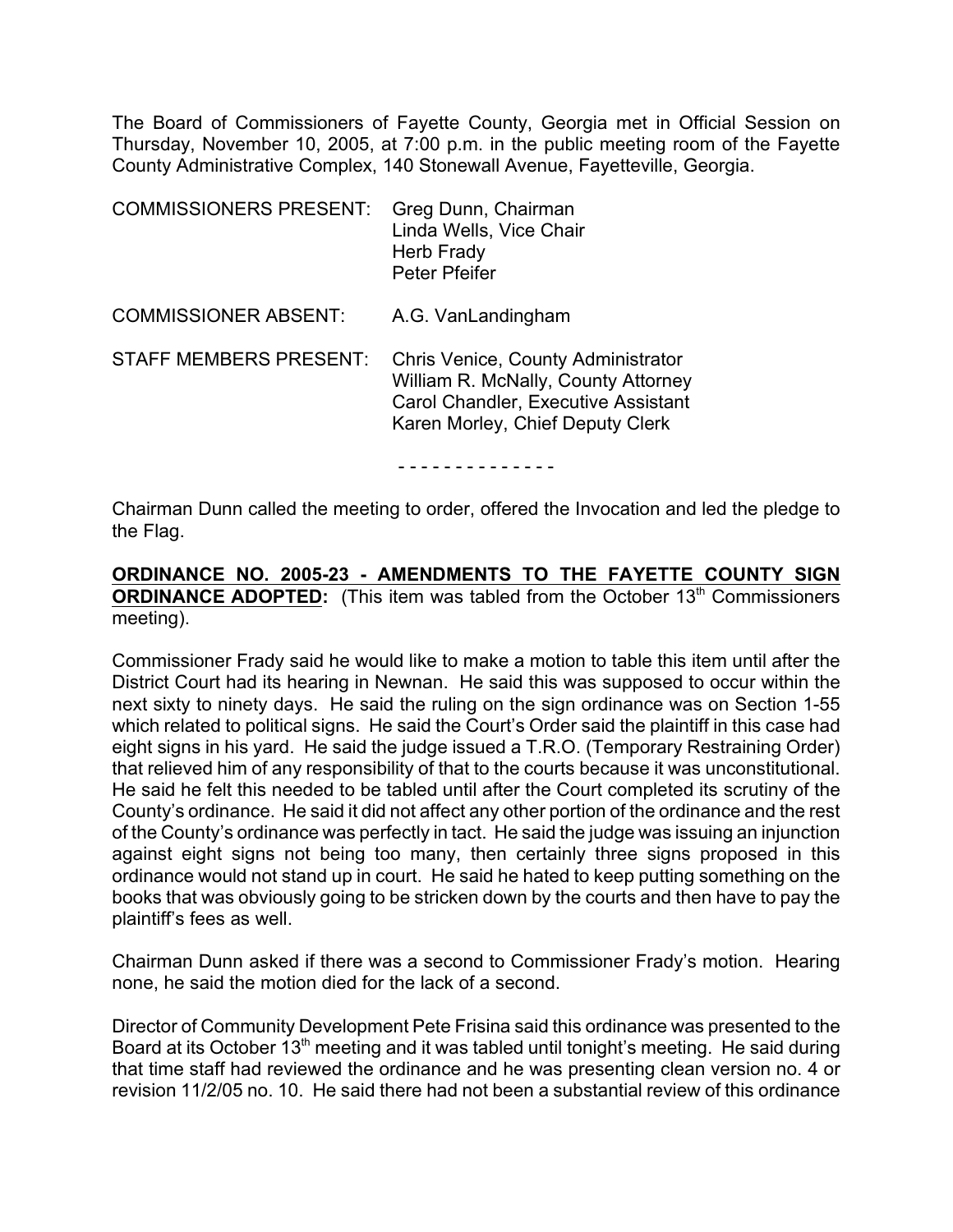since 1998. He said the purposes that staff tried to achieve in the ordinance was the efficient use of signs, the regulation of signs for aesthetics and traffic safety. He said staff tried to make the ordinance a little easier to understand for both staff and the public. He said signs had been divided into two types which were residential and non-residential based on the zoning and/or use. He said signs in the residential area had been increased and also slightly increased in the non-residential areas. He said he would be glad to answer any questions that the Board might have.

Chairman Dunn asked Mr. Frisina to review the major changes.

Mr. Frisina said the County was trying to regulate signs based on zoning and/or use. He said there were two sections which were residential and non-residential. He said three signs would now be allowed in non-residential and of those signs one could be permanent. He said the change went from one sign to three signs being allowed. He said more temporary signs would be allowed in residential. He said someone could have three signs of which only one sign could be permanent. He said someone could have three temporary signs but no more than one permanent sign out of the three. He said one additional sign would be allowed during construction in both residential and non-residential. He commented on non-residential areas. He said one permanent sign would be allowed and the number of temporary signs would be increased for a single business who would be allowed two additional temporary signs and a parcel for multiple businesses would be allowed four additional temporary signs.

Commissioner Frady said he would like to comment on aesthetics on page 13 of the court order. He read "Furthermore, the harm to Plaintiff outweighs any potential damage an injunction would cause Fayette County. The importance of Plaintiff's constitutional right to political expression outweighs Fayette County's aesthetic concerns over the proliferation of signs."

Chairman Dunn said now someone could have a flag pole whereas before that was not addressed. He said now people could have a banner up for thirty days and that had not been possible in the past in residential. He said the Chief Judge of the Superior Court who was Judge Pascal English had rendered judgments twice now on the existing sign ordinance. He said Judge English had made some recommendations to the Board regarding some constitutional issues where he felt there were some content issues involved. He felt the amended version of the ordinance before the Board tonight took care of Judge English's concerns.

Attorney Davenport replied yes, the amended ordinance before the Board tonight takes care of all of the Judge's concerns.

Chairman Dunn said Judge English had suggested several things that were now incorporated in this ordinance. He remarked that although Judge English had not directed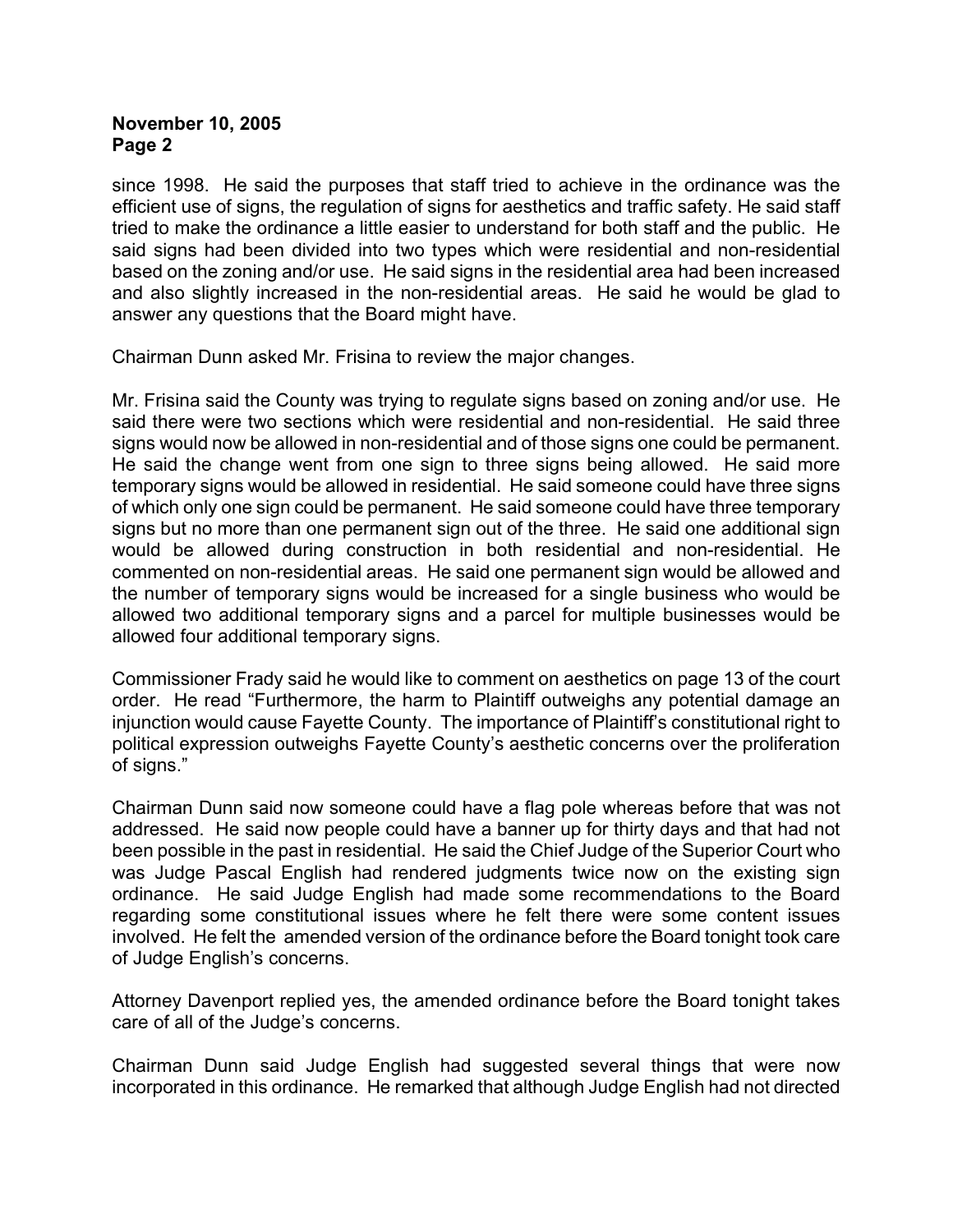changes to the number of signs, this had been done. He said this was being done based on some other court decisions around the Southeastern United States.

Attorney Davenport remarked that this was the recommendation from the Planning Commission.

Commissioner Frady asked if the Superior Court would override the Federal Court.

Chairman Dunn replied that the Federal Court had not ruled on this.

Commissioner Wells felt since this was still in litigation it would be premature and probably injurious for this Board to even try and second guess how the ruling might go. She said the Board was here tonight to address the sign ordinance that had been brought forth by the Planning Commission. She felt it was probably expedient for the Board to only address the sign ordinance rather than try and speculate on what the courts may or may not decide. Commissioner Frady remarked that the court had said that what had happened was unconstitutional. He said he was trying not to have another court case where the County was probably going to lose because of constitutionality.

Commissioner Wells interjected that Commissioner Frady's motion had died for lack of a second.

Chairman Dunn said he would like to disagree with Commissioner Frady's statement. He said it was his understanding that the court had not determined that the County's sign ordinance was unconstitutional. He said the court had issued a preliminary injunction to get through the city elections but it did not rule on the County's sign ordinance beyond that.

Attorney Davenport replied that was correct.

Commissioner Frady questioned Section 1-55 and what the judge had said about that.

Attorney Davenport responded that he did not have that Order in front of him but Section 1-55 was the focus for United States District Judge Camp but in addition to Judge Camp's order, there was another Federal Court case in the Eleventh Circuit Court of Appeals which takes precedence over the District Court. He said there was also another piece of litigation in the Georgia Supreme Court which was most likely coming back down to Judge English. He said it was not just that one Order being addressed here this evening. He said this was intended to address the recommendations from the Planning Commission.

Chairman Dunn said he was making the point that no judge had determined that the County sign ordinance was unconstitutional.

Attorney Davenport replied that was correct.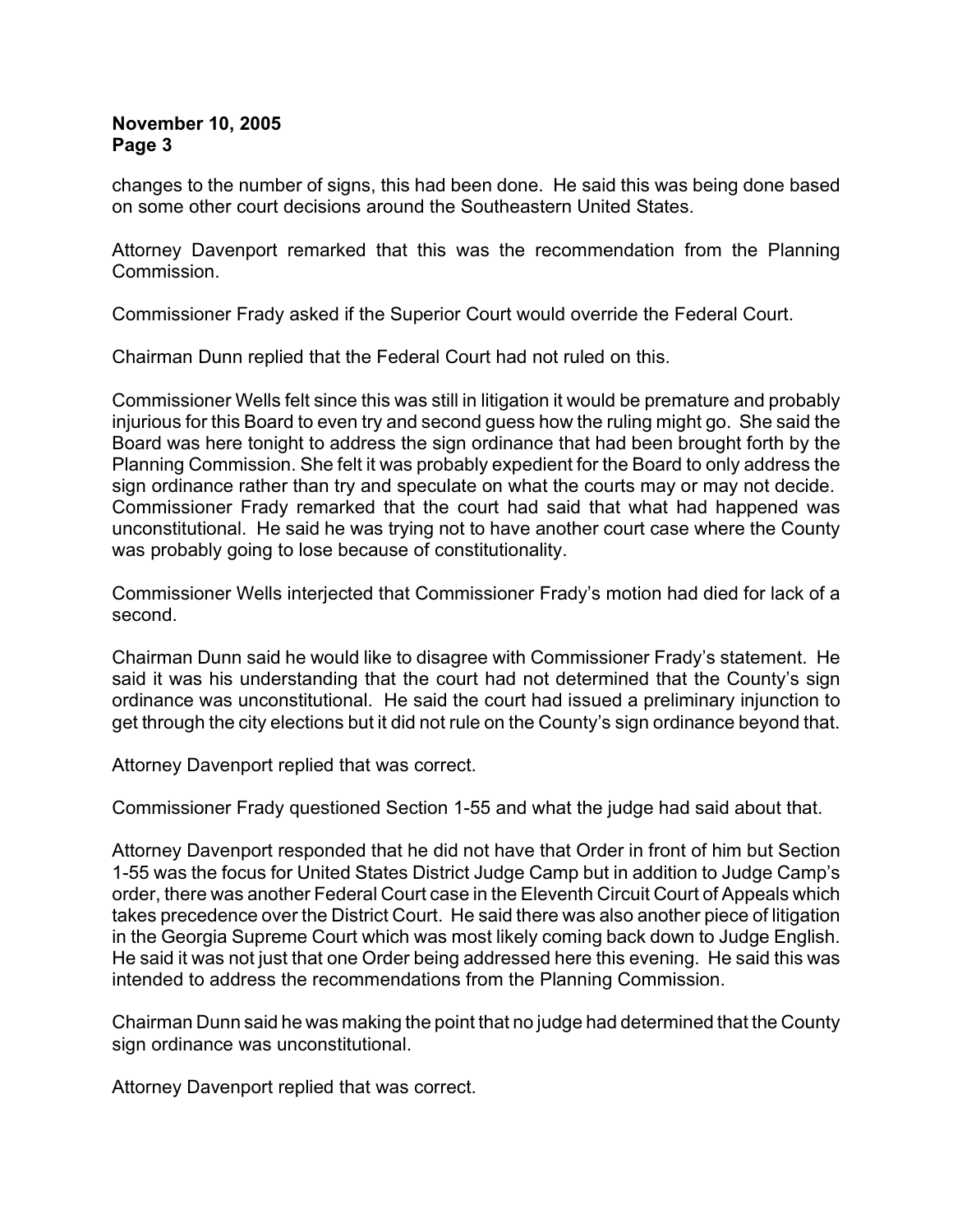Chairman Dunn said this was a public hearing and if there was anyone wishing to speak in favor or in opposition of the amended sign ordinance they could do so at this time. Hearing none, he asked for the Board's pleasure in this matter.

Commissioner Pfeifer remarked that there was a man in California named Michael Nudaw who wanted to ban the words "Under God" from the pledge of allegiance. He said Mr. Nudaw could not possibly hope to convince the public that he was right so he was attempting to use the courts to force the rest of the citizens to go along with him. He said there were people in organizations who did not live here and who keep suing the citizens of Fayette County for exactly the same reason. He said there were people who would court shop until they find a judge who might give them what they wanted instead of using the political process and discussing and debating these issues and trying to get some agreement between the citizens of Fayette County. He said they have chosen to assault the citizens and use the court system to force their way on the rest of the population. He said it was true that for some the only point of view was their own and they could never be satisfied. He said if the County said four signs was the limit then those people would want eight signs. He said if the County said eight signs was the limit then they would want twelve signs. He said he felt Fayette County had bent over backward to try and accommodate all of these different points of view. He said the Planning Commission, Planning Staff and County Attorneys had spent many hours reading these ordinances, going over them and discussing them and revising this draft sign ordinance. He said he looked at this revision as an attempt to forestall some of this nonsense and to agree to have both points of view available to people as well as some freedom from the sign clutter that was very common in other locations.

On motion made by Commissioner Wells, seconded by Commissioner Pfeifer to adopt the Fayette County Sign Ordinance as presented tonight in its entirety, discussion followed.

Chairman Dunn remarked that the attorneys had mentioned that there were court cases about signs that the County was involved with and there were court cases about signs all over the United States that people were involved with. He said there were companies as Commissioner Pfeifer had alluded to that go court shopping. He said what had started it here in Fayette County was a company that wanted to be able to put an unlimited number of billboards in Fayette County and it had gone on from there. He said the courts had upheld many things about the County's sign ordinance and one of them was that this Board of Commissioners as well as City Councils had a right to look after the safety and the aesthetics of the community. He said safety and aesthetics were subjective things and he did not think that anyone would be able to put a regulation in front of any particular person or judge that would satisfy everybody. He said this Board was trying to keep Fayette County as aesthetic and safe as possible regarding signs in the right-of-ways that might block someone's vision. He remarked that Superior Court Judge Pascal English had twice made the decision that the County had the right to do what was necessary for aesthetics and safety in this community. He said other judges around the Country have said maybe there should be more than one sign or more than two or something of that nature. He said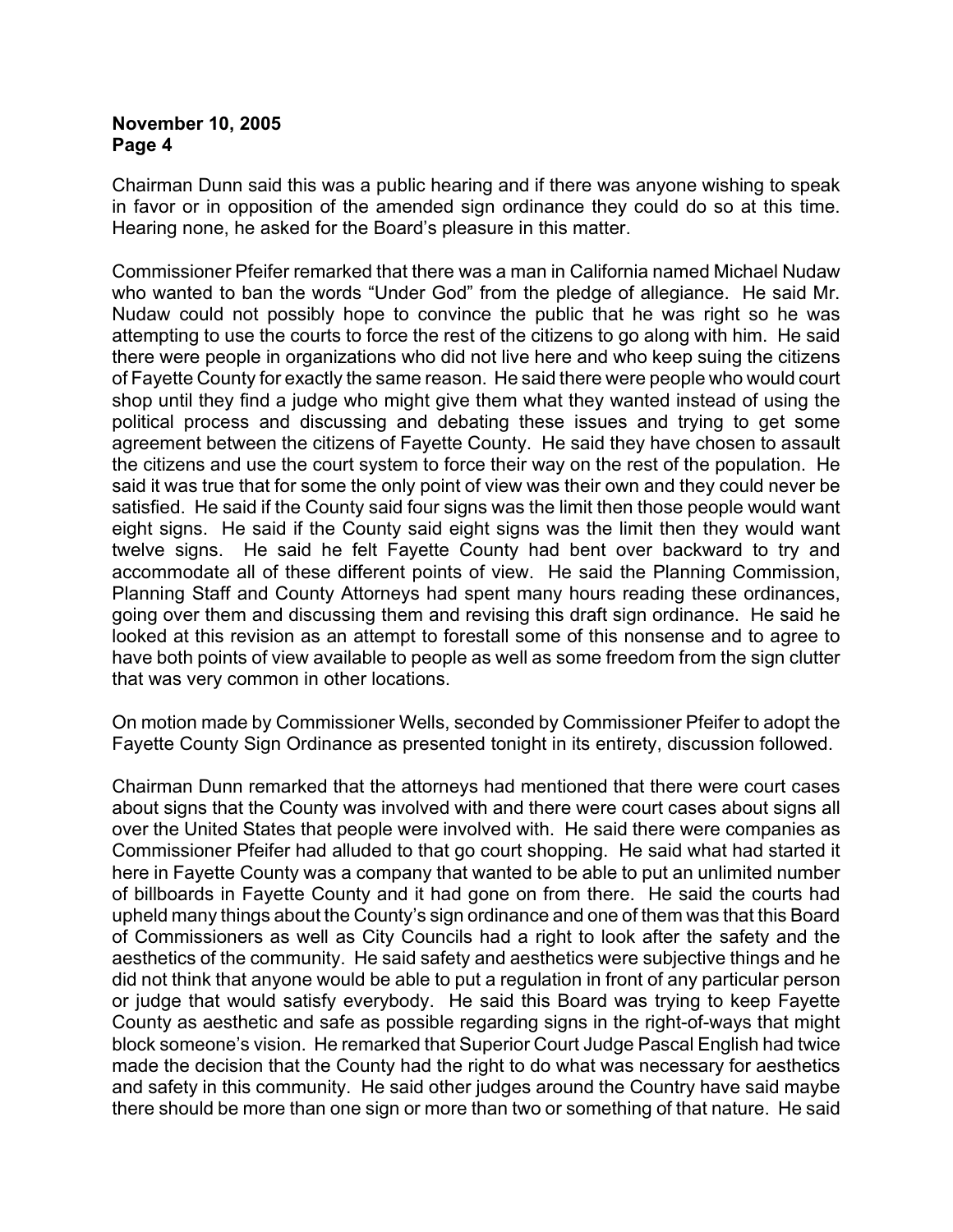he had discussed this with the County's attorneys in Federal Court where the Federal Judge said the County had the right to try and legislate safety and aesthetics in this community. He said this was all about the County's attempt to do that. He said the County Staff did not believe that there should be an unlimited number of signs everywhere all over the County that one sees in the counties North of Fayette County. He said the issue of freedom of speech was a balancing act. He said this Board was just not going to advocate its responsibility for aesthetics because some people want to sue the County. He felt the average citizen in Fayette County and the quality of life in Fayette County was so important to everyone that they would like it to look better than any other community. He said the Board was involved in trying to obey the court's orders as they understood them knowing that there would be others that come. He said when the others do come this Board together with Staff would adjust the sign ordinance to be legal.

Commissioner Frady remarked that the sign ordinance that the County currently had in place since 1998 was one that he had worked on and it had been in place since that time. He said he had not totally agreed with it but he had worked on it and had it passed in 1998. He stated that he was not advocating proliferation of signs. He said the only thing that he was trying to do was get this Board to wait until the Courts rule on what they put the temporary restraining order on until such time there might be a better solution. He said he was not advocating eight signs but just reading what was included in the Order that the Judge ruled on that was already there. He said he was not trying to change the sign ordinance all that much but he said he would not mind seeing five signs. He said he was referring to the spirit of elections and not permanent signs or business signs. He said the issue of billboard signs had been covered in 1998. He said he did not want to see an enormous amount of signs in the County either but he felt the issue of freedom of speech was in jeopardy. He said he hated to do things that he felt might be overturned at some point in the future. He said he was not in favor of putting signs everywhere but he was in favor of people being able to express their opinions about the spirit of elections.

Chairman Dunn said one of the problems was that the County has its own sign ordinance and the Cities have their own sign ordinance. He said during election time the sign restrictions for these areas were all a little bit different. He said some of the sign ordinances stated that during elections a person could have a certain number of political signs up for certain periods of time. He said this could not be done because no one could legislate the content of a sign. He said there could not be different rules for political signs than there were rules for any other kind of sign. He said nothing in this sign ordinance mentioned political signs during election season because that would be limiting content. He said rules had to be put into effect that would apply all of the time and not just during election times, He said the County had requested the Federal Court to get the entire Eleventh U.S. District Appeals Court to give Fayette County a ruling that makes sense. He said the Appeals Court of the Eleventh U.S. District had several cases on the books that contradicted each other. He said the County could not comply with all of these because they argued with each other. He said Fayette County was the only government that had stepped forward in the Eleventh District and said the County wanted every Judge in the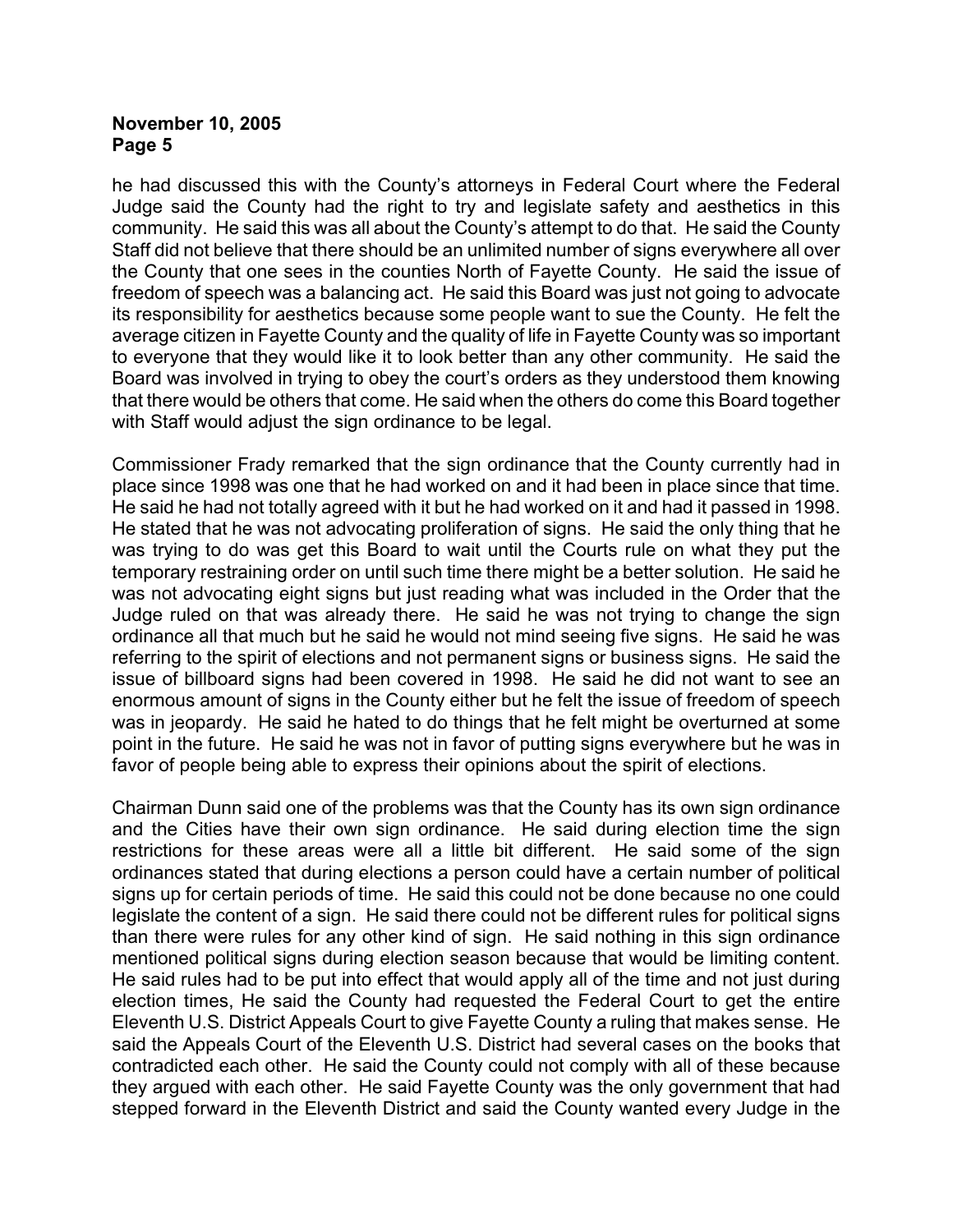Appeals Courts to sit together and hear Fayette County's situation. He said no governments could live with the same court making different rulings on signs every couple of days.

Commissioner Pfeifer remarked that the subject of the sign ordinance was brought up during the last election period and some of the current lawsuits stemmed from that. He said it was his feeling that the County did not owe any politicians any better benefits than was allowed for everyone else. He said if it was a first amendment issue and freedom of speech then it should not be different for a politician and his signs or somebody wanting to put up a "God is Great" sign or the Ten Commandments. He said this was freedom of speech for all citizens.

Chairman Dunn called for the vote.

The motion carried 3-1 with Commissioner Frady voting in opposition. Commissioner VanLandingham was absent. A copy of Ordinance No. 2005-23, identified as "Attachment No. 1", follows these minutes and is made an official part hereof.

#### **RESOLUTION NO. 2005-10 - ADOPTION OF IMPACT FEES FOR FIRE SERVICES AND SUBMISSION OF RESOLUTION TO THE A.R.C. AND THE DEPT. OF COMMUNITY AFFAIRS:**

Director of Community Development Pete Frisina updated the Board on the Capital Improvement Element (CIE) and the Short Term Work Program (STWP) for the imposition of impact fees for fire services and adoption of a Resolution to submit to the Atlanta Regional Commission and Georgia Department of Community Affairs for review. He said he wanted to make sure that the Board had seen the summary page showing that the total for all of the jurisdictions was \$360,082.43. He said he had forwarded all of this information to the cities and they would be acting on this as well. He said since May of 1999 when the County started the impact fee, approximately \$1,072,000 had been collected. He said Fire Station 1 had been built and impact fees were applied to a portion of that Station and the County had totally reimbursed itself for Station 1. He said now the County was in the process of reimbursing itself for Station 10. He said he hoped by next year the County would have paid off all of that portion for Station 10.

Chairman Dunn said this was one of those items that he normally referred to as a housekeeping item. He said currently the County had impact fees that were placed on developers when they build something in the County. He said if there were impact fees a report must be filed with the State every year to make sure everything was being done correctly.

Chairman Dunn remarked that this item was also a public hearing and if anyone wished to speak in favor or in opposition they could do so at this time. Hearing no one, he asked for the Board's pleasure in this matter.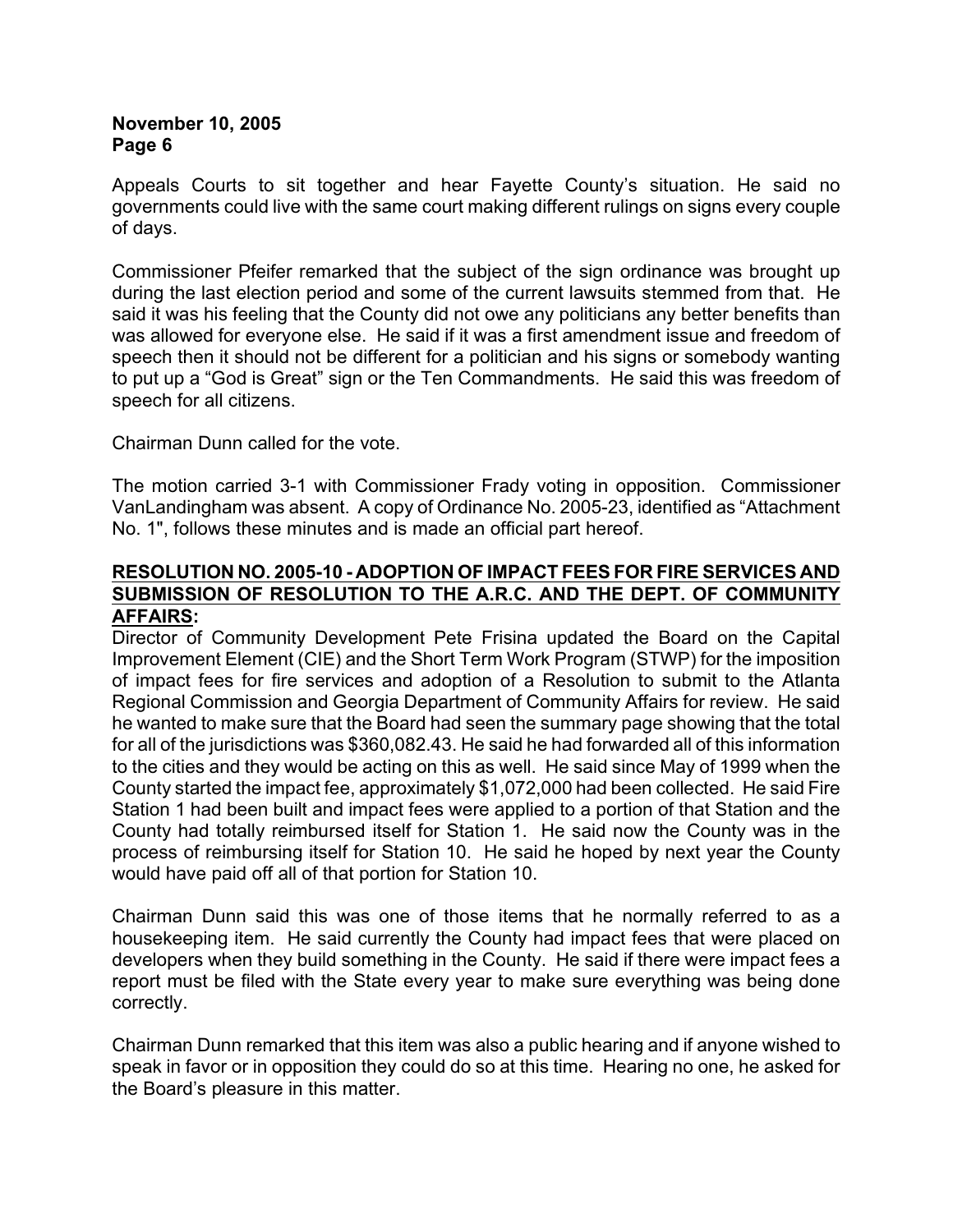On motion made by Commissioner Wells, seconded by Commissioner Pfeifer to adopt the impact fees for fire services and also Resolution No. 2005-10 to submit to the A.R.C. and the Department of Community Affairs. The motion carried 4-0. Commissioner VanLandingham was absent. A copy of Resolution No. 2005-10, identified as "Attachment No. 2", follows these minutes and is made an official part hereof.

## **REQUEST BY HERITAGE CHRISTIAN CHURCH TO BE ALLOWED TO TIE ON TO THE PEACHTREE CITY SEWER SYSTEM:**

Greg Marksberry said he was the Senior Minister for Heritage Christian Church. He said the heart of the Heritage Christian Church was simply to serve God by serving people. He said their mission statement was to win, build and send servants of Christ. He said with that spirit and with that heart many of the members have come to the Board tonight to share the desire to serve the residents of this community. He said he personally felt very blessed to be a part of the community. He said he knew the church members felt blessed that they had been blessed with 77 acres of land at the corner of Redwine Road and Bernard Road. He said they were hopeful and purposeful in trying to use that property as good stewards to bless the community. He said they felt blessed to be a blessing and that was what they wanted to be. He said the church was currently in a building program and was adding a worship center and a children's ministry center to the campus in order to better serve the families and the community. He stated the current project was not affected by what he was going to discuss with the Board tonight. He said in the process of going forward with this building program they had discovered that part of the overall vision for the campus had been affected. He said primarily what had happened was that it was discovered that very prime acreage on the property front and center that they had envisioned for development of a sporting field to be utilized by the community was actually the best land for the septic system. He said the septic system would occupy approximately 10% of the property.

Reverend Marksberry further remarked that they were asking for the Board's consideration tonight to allow the church to go approximately 2,000 feet from where the property was located under Redwine Road to tie on to the Peachtree City sewer system. He said it was his understanding that the Peachtree City was open to the church doing this so that the church could free up approximately 10% of the property to better serve the community. He said specifically the vision that they have for the land that was affected by the current septic field was that they would like to use it for a multi-purpose sports field. He said some of the things that this field might accommodate would be an upward flag football program as well as an upward soccer program. He said this particular program not only teaches the sports skills but also focuses on sportsmanship and character development. He said they felt this would certainly serve the community and commented that they had already been doing this through their basketball program and this had made a difference for hundreds of people in this area. He said this land could be used for other things as well but he understood that because this would be a septic field there were regulations that prohibit a formal field from being developed on the property. He said one of the church's core values was excellence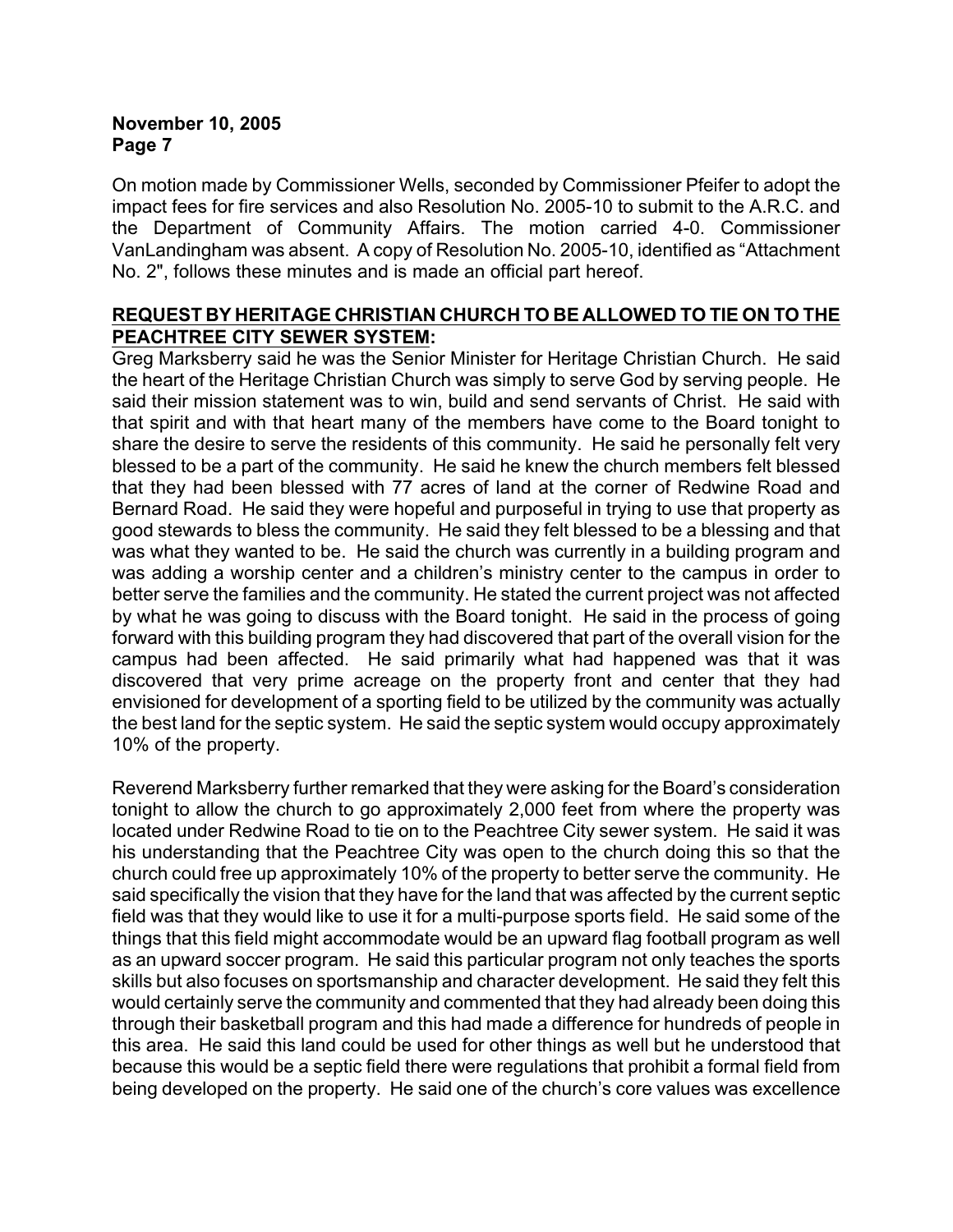and the church takes this very seriously. He said they believed that this honored God and also blessed the community. He said in order to do the kind of sporting field that they envisioned and have the kind of excellence that they would want to carry out, the location would be significant. He said one issue would be accessibility to the people who would be utilizing it in the neighborhoods. He said another issue would be that the property would be in closer proximity to the church's current multi-purpose building and the restaurant facilities and other things in that building could be better utilized when people and families gather there for those events.

Reverend Marksberry further remarked that the heart of the issue was that the church felt this was the best use of this land to serve the people in this community if the church could be more creative and more strategic and purposeful in using it for purposes that were more beneficial than a septic field would be. He said obviously the church was not a public institution but was a non-profit organization with a similar mission to serve the community. He said because the church was a non-profit organization there should be some protections from opening this up to just anyone for profit endeavor that might come along. He said the church was humbly asking for the Board's consideration for approval for the Heritage Christian Church to tie on to the Peachtree City sewer system so that they could continue to add to the quality of life in this community. He said they felt the close proximity that the church was in currently to the Peachtree City sewer system would help the church avoid potential pitfalls such as leakage that some of the church's neighbors in the Wood Creek Subdivision have encountered. He said the church felt that this property was the most strategic and valuable acreage and a way that the church could use the acreage. He said the church would like to partner with the County and continue to help serving the community by utilizing this opportunity. He remarked that on behalf of all of those present tonight from the Heritage Church they just wanted to say thank you to the Commissioners for allowing time to discuss and consider this request.

Commissioner Frady asked Reverend Marksberry if he would be willing to stipulate that this sewer line, should it be granted, would only be at capacity to service the church.

Reverend Marksberry replied yes and said that was a great question. He said he had a tentative understanding from Peachtree City that this could be done and that would be to create a sewage pipe that would be sized to service the church's needs but not allow other entities to tap onto it and create additional issues.

Commissioner Frady felt this would be a great opportunity for the church. He said it was obvious that the septic field lines would take up a lot of space in the whole project and the church would be able to utilize about 7 more acres of property. He felt this would be a good thing to approve and also commented that sewer was a lot better than septic. He said the County has a great number of septic failures every month. He said he would like to make a motion to approve this request.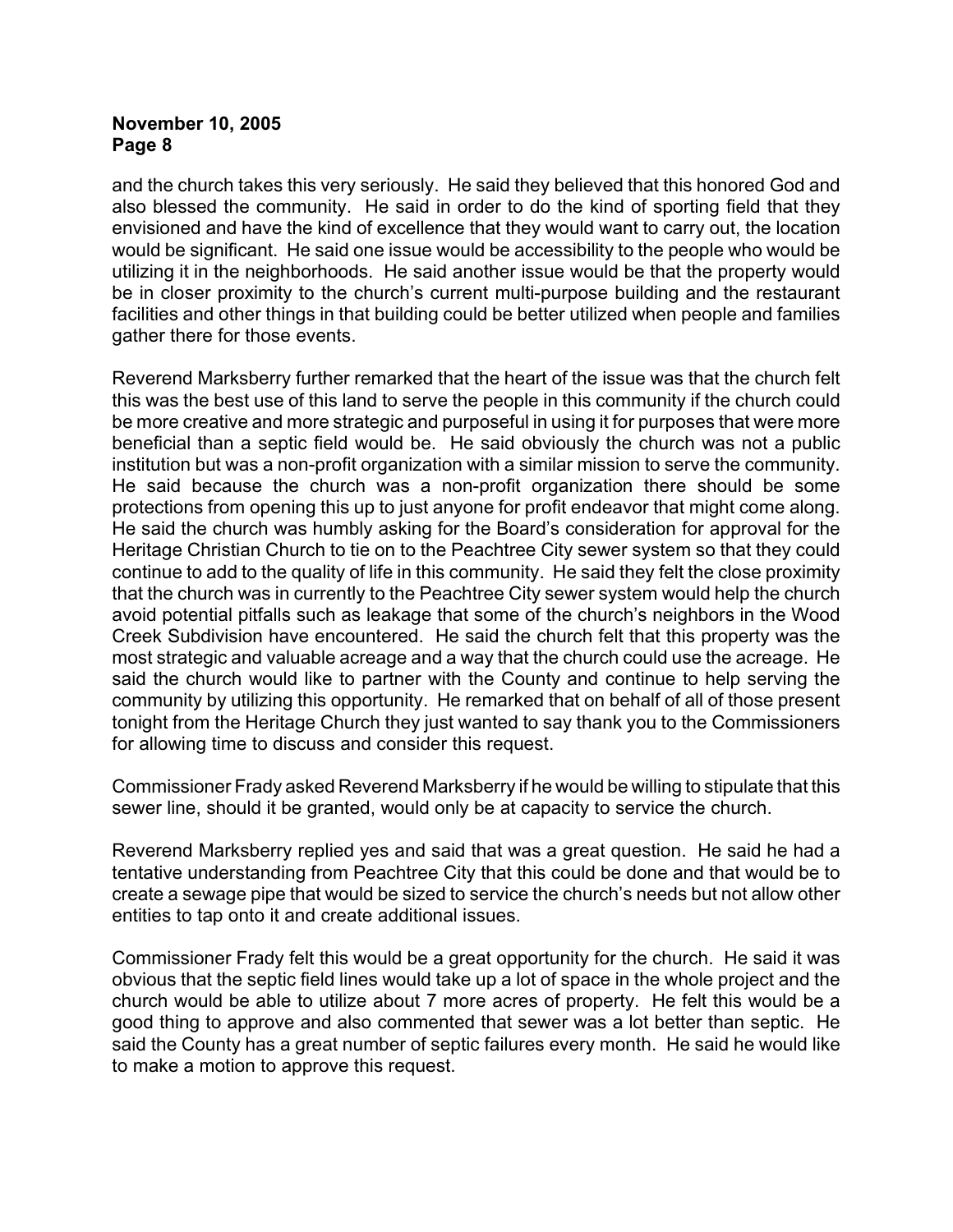On motion made by Commissioner Frady, seconded by Commissioner Pfeifer to approve the request by Heritage Christian Church to be allowed to tie on to the Peachtree City sewer system, discussion followed.

Commissioner Pfeifer said he had seconded the motion for the purpose of discussion. He said when this idea was first brought to him he was very intrigued by it. He said he lived right down the street from the church and had many friends and neighbors who attend this church. He said he felt the benefits of the church to be able to hook on to a sewer system were obvious. He said the County's difficulty would be how it could differentiate between the church and anyone else that might come before the Board. He said under the County's current situation he did not see a way for the Board to allow the church to tie on to Peachtree City's sewer system and be able to ever turn anyone else down. He said he was not at all adverse to County Staff looking into this and maybe even hiring someone to look into the possibility of designing a plan that would allow this in the future and at the same time achieve the limits that must be there. He said he could not support this request right now without that and he would have to vote against the motion. He said he had just seconded the motion for the purpose of discussion. He said he would like to have this looked into and see if there was a way to achieve this.

Chairman Dunn said he recalled when the Heritage Christian Church moved to their current location and all five of the Board members were thrilled. He remarked that previously on this piece of property John Wieland had tried to change the PUD of the Wood Creek Subdivision. He said Wood Creek was a very large Planned Unit Development and Mr. Wieland came in and asked the Board to allow them to expand that. He said the Board would never allow someone to expand a PUD otherwise it would not be a planned community. He remarked that the Board had turned down Mr. Wieland's request and because of that the opportunity for Heritage Christian Church to get the property came about. He said the Board of Commissioners was thrilled to allow this Church to go there. He said what the Church had done with this property had also thrilled this Board because it was just beautiful. He said the Church had cleaned up the lake site and done a tremendous job with it and had been a wonderful neighbor. He said he had been approached on this issue by a couple of the members of the Church and the engineer. He said he had talked with them and one of the things that he thought of was trying to find a way for this to be done. He said he also talked with representatives of the Peachtree City Water and Sewer Authority. He said everybody agreed that this would not be expanded to allow anybody to tie on to the system. He said the attorneys told him if the Church was allowed to bring the sewer all the way up there into that area then the issue would be who was the next person, organization, developer or neighborhood who comes in and says they want to put a sewer there too.

Chairman Dunn further remarked that Timberlake Subdivision was located on both sides of Peachtree Parkway. He said initially this Subdivision requested sewer and the County would not approve that request. He said this Subdivision was located in the unincorporated County. He pointed out that the Church was further out from Peachtree City than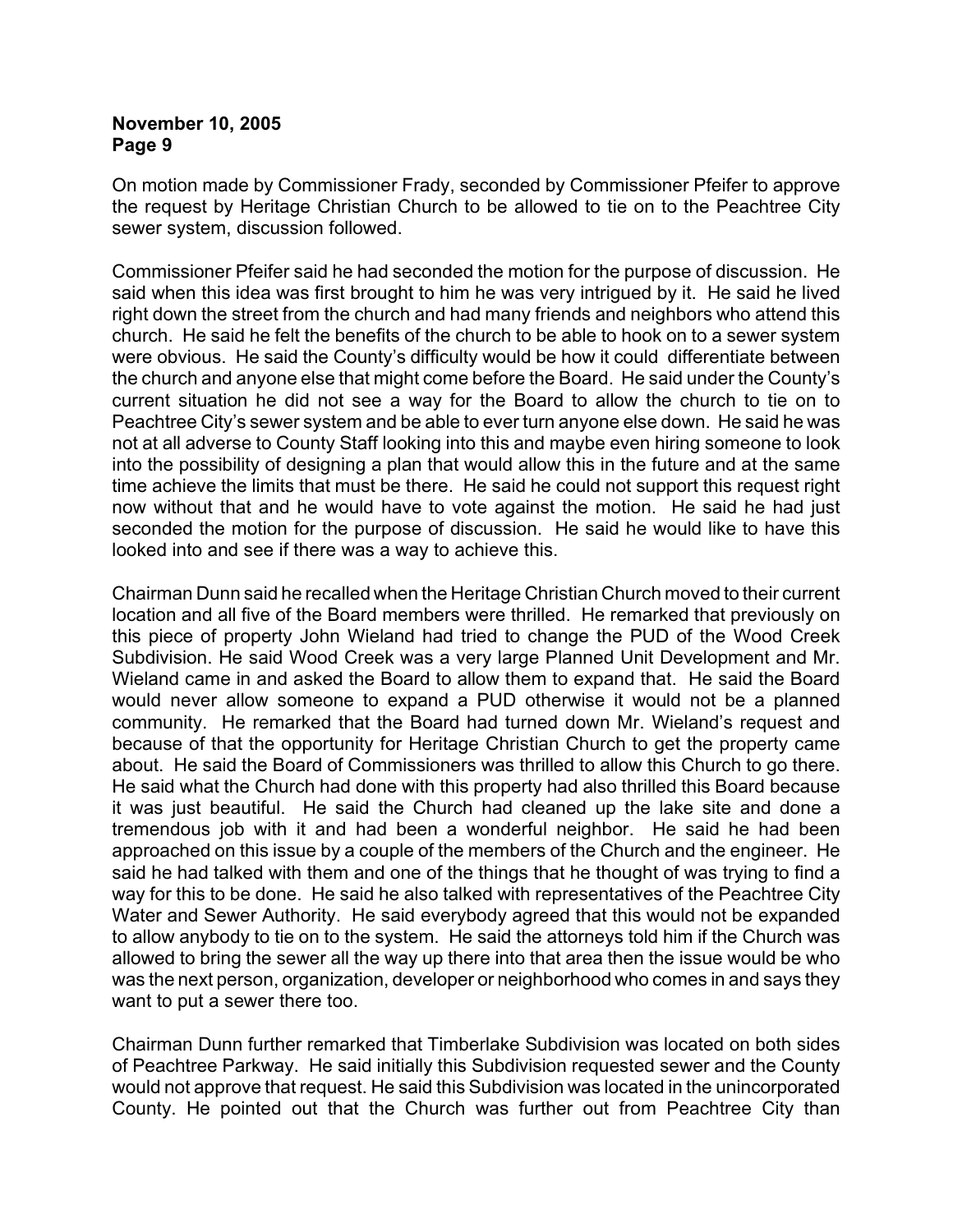Timberlake Subdivision and it would not be fair to say yes to the Church and no to Timberlake Subdivision. He said there was another subdivision going in across the street from the Church on the other side of the road. He said this developer had talked about having sewer too. He said if sewer could be put in then the developers could make more money and put more homes in. He said the County also had requests in that area from some of the homeowners in Jefferson Woods who wanted to tie on to the sewer line coming from the school. He said there were other ways to get around their situation. He said the Board had also told them that there was no way that this could be done.

Chairman Dunn remarked that in the unincorporated County there could not be any homes on property less than one acre. He said there was just no way that the County could approve this and not approve this for anyone else.

Commissioner Frady said this would not be setting a precedent. He said The Chimneys Subdivision also had sewer from Peachtree City. He said Peachtree City was allowed to run sewer to that subdivision. He felt the improvements for sewer on a piece of property was outstanding as far as he was concerned. He said he was not in favor of high density properties and he did not favor any lots less than one acre. He said he was not going to vote against annexations who were going to get sewer unless they were over density. He said The Chimneys had sewer and they have had it for a long time. He said he did not approve of that because they would not give the County a contract that they would not take it anywhere else. He said this was the reason he had voted against that request. He said he was not against the sewer going there but against the fact that The Chimneys would not give the County a contract.

Attorney McNally remarked that the Peachtree City Water and Sewer Authority had the right to serve the City and the outlying areas if it so chooses.

Chairman Dunn said Commissioner Frady was on the Board of Commissioners when The Chimneys situation occurred around Starr's Mill and the surrounding school complex area. He recalled this was a deal made between the school system and The Chimneys. He said no one would object to having a school be put on sewer because it was such a huge facility. He said the school system was a separate government and the County would not control what they do and the County could not stop the school system from getting sewer. He said The Chimneys property was contiguous to the school complex. He said he really did not know how the Board determined that it was alright to bring sewer into The Chimneys.

Chairman Dunn further remarked that if the Board approved the sewer tie on for the church then it could not legally deny any requests from anyone else in the future.

Commissioner Frady interjected that a precedent had already been set with The Chimneys situation and the church's request would not be setting a precedent.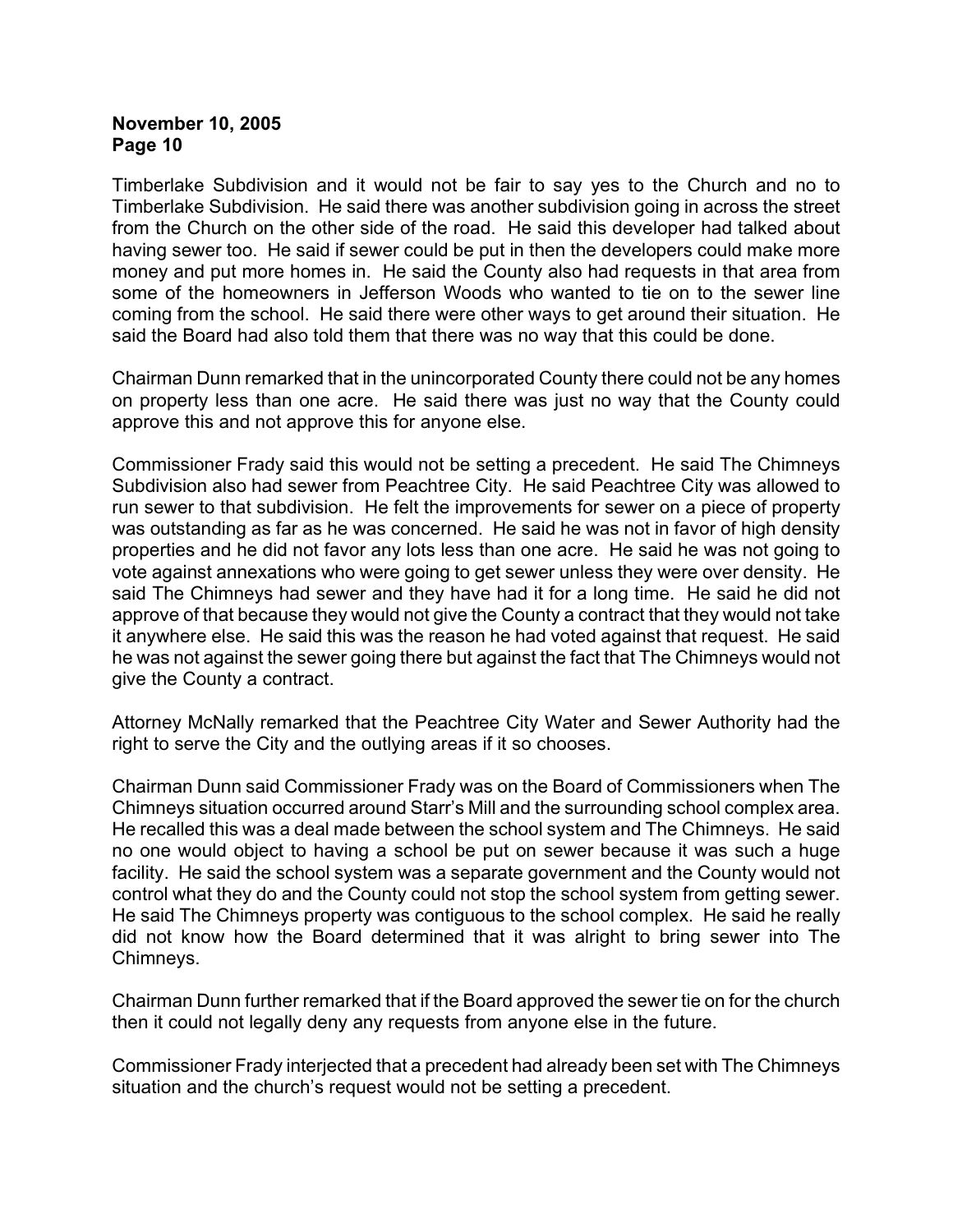Chairman Dunn said the circumstances were totally different and set by a different government entity with the school system and the City of Peachtree City. He said he did not believe that if there were subdivisions built where the school was located now that one acre lots would have been put in there. He said he could not support the church's request even though he would love to. He said he had tried to work it out with the church's engineer and some other individuals and had talked with the sewer authority but when he had reviewed some of the laws and some of the cases that had been in the State of Georgia applying to sewers and extension of sewers this community would drastically change if something like this was done.

Commissioner Frady said The Chimneys was there and it was zoned by the County for one acre lots before the sewer every got there. He said there would not necessarily be smaller lots just because there was sewer. He said the County could control those kinds of issues.

Chairman Dunn said it was his recollection of The Chimneys was that it was a conference center that was owned by Peachtree City Development Corporation. He said when P.C.D.C. sold their sewer system for Peachtree City to the City, this was all part of that deal. He said the sewer systems were all part of their private property.

Reverend Marksberry said he appreciated the Board's comments and the position that the Board was in. He asked the Board for clarity on what was said tonight. He said it sounded to him like Commissioner Pfeifer was suggesting if this request was not approved, that the church and the County aggressively begin to look into a way that legislation could be crafted to make this work.

Commissioner Pfeifer said he would like to explore the possibilities.

Commissioner Wells said it would not involve the church being aggressive in this but the County would explore any possibilities.

Reverend Marksberry said the church would aggressively contribute to that process. He asked if the church would be prohibited from doing that.

Commissioner Wells replied no. She said she understood Commissioner Pfeifer to mean that he would like County Staff to explore any options that there might be. She said Staff could investigate the possibility of crafting an ordinance that might allow this. She said at this point in time she did not believe that there would be anything that the church could do aggressively to help staff explore that.

Reverend Marksberry said the only thing that the church could do aggressively would be to be in support of whatever creative solution the County might find and try to accommodate that.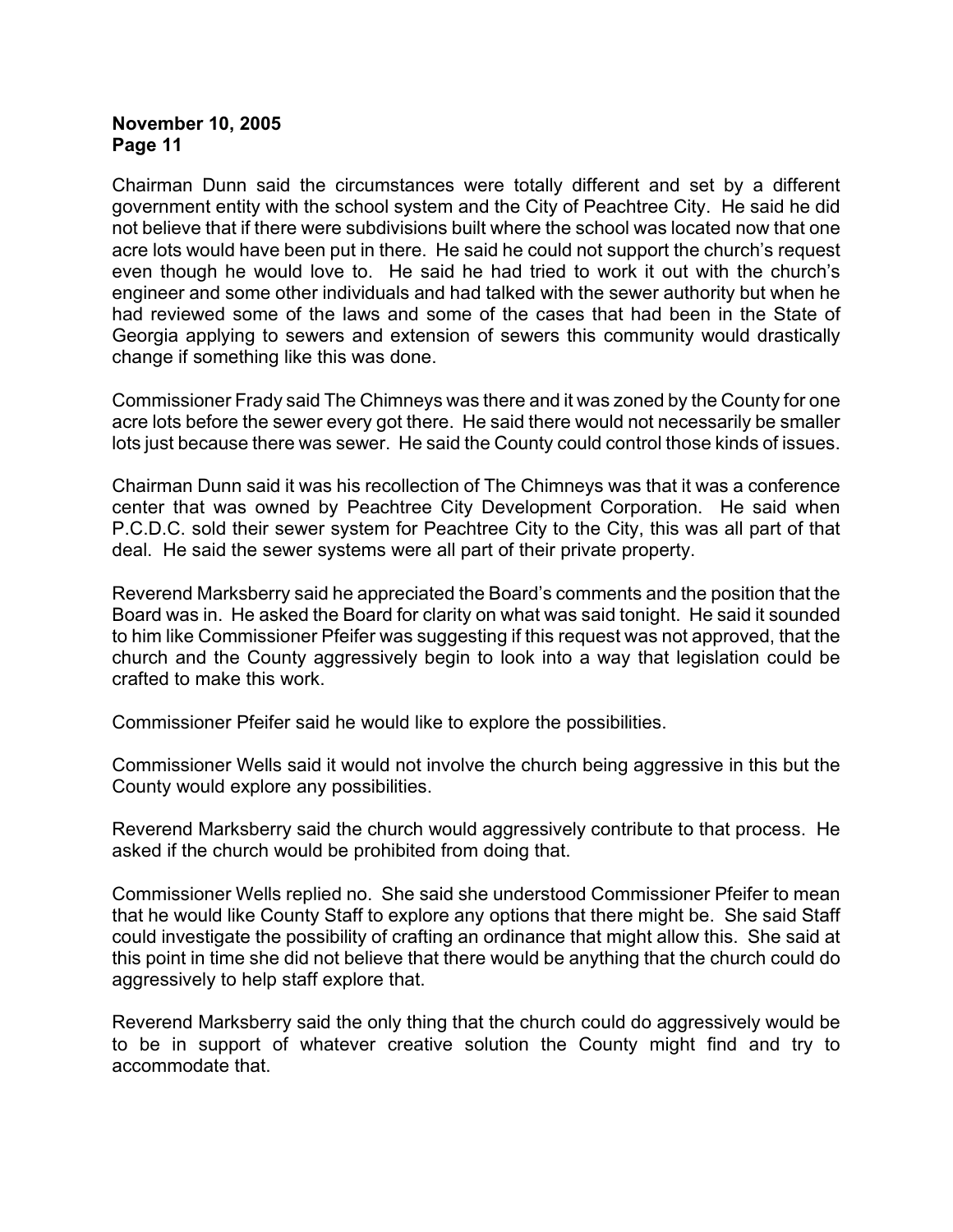Commissioner Pfeifer said he would be pushing for staff to look into this and would stay in touch with the church.

Reverend Marksberry clarified that Chairman Dunn felt like this was an impossibility from his point of view.

Chairman Dunn said he was not an attorney but everything that he had presented to him to this point indicated to him that it was going to be very difficult if not impossible to figure out a way to allow the church to do something that no one else could do.

Reverend Marksberry asked Chairman Dunn if he was agreeable with the County Staff pursuing any possible options.

Chairman Dunn said he was definitely in favor of that and remarked that he had tried to do this even before this issue came before the Board. He said when he had first met with representatives of Heritage Christian Church he was trying to find a way for this to be accomplished. He said after several discussions with individuals there just did not seem to be a way for this to work.

Reverend Marksberry asked if there were any precedents for non-profits with a mission to serve the community. He asked if there were any exceptions made for that kind of possibility.

Chairman Dunn replied no, there were no precedents for that. He said there was a precedent recently turning down a church trying to get sewer from Clayton County on S.R. 138. He said the Board told that particular church that they could not bring sewer into the County. He said it was coming from another political jurisdiction just like in this case Peachtree City was another political jurisdiction. He said the County gets requests all of the time along the Clayton County border to extend sewer into Fayette County and these requests are denied.

Reverend Marksberry said he had heard there were other precedents but he was not sure of the validity of those. He said one involved Evander Holyfield's residence.

Chairman Dunn replied that Evander Holyfield did not have sewer and his property was the largest property in Fayette County. He said there was an issue with a Catholic School located on S.R. 138 who has sewer. He said the reason that School had sewer was because half of the property was located in Fulton County and they had sewer on that portion of the property. He said it was almost impossible to deny the School's request because they would have had to go in and build a septic system on this half of the property and a sewer system on the other half. He said that sewer system was already on the School's property.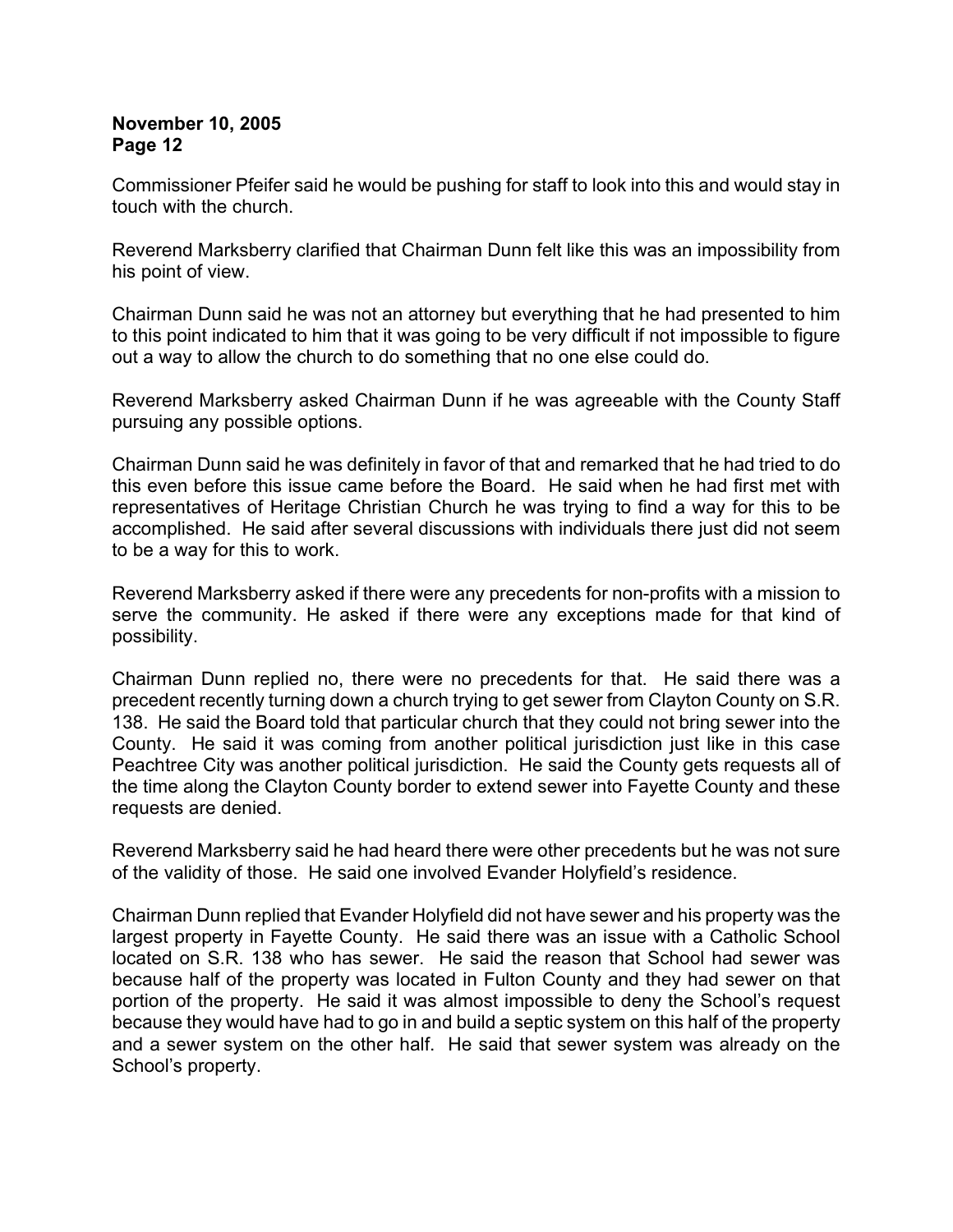Commissioner Pfeifer said there was a similar issue in the Town of Tyrone as well with Fairburn bringing sewer into Tyrone.

Chairman Dunn said the Board had objected to that request because of what it would do to the zoning in the County. He said now half acre lots have been approved for that area and that was because they have sewer.

Reverend Marksberry said he appreciated all of the clarification on these issues and also appreciated the Board's desire to look into this. He said the church was willing to do whatever it could to accommodate this.

Chairman Dunn remarked that Reverend Marksberry's first comments were that the church was currently in the midst of a building program. He asked if the Board's decision tonight would negatively impact that building program in any way.

Reverend Marksberry replied that there would be some negative financial ramifications of having to temporarily relocate the septic system but it would not stop the project.

Chairman Dunn said he just wanted to make sure that the Board would not be affecting any of the goals that the church was trying to accomplish right now.

Reverend Marksberry said this would frustrate the church's overall vision for that property. He said the front portion of the property was the best piece and highest price portion of the property would now turn out to be the area for a septic field. He said this came to light as the building project began.

Chairman Dunn asked if this meant that most of the trees would have to be taken down in that area.

Reverend Marksberry replied yes and commented that many of the trees would have to come down.

Chairman Dunn said this really was a beautifully treed piece of property right now and a beautiful setting.

Commissioner Wells said she really wished the Board could assist the church in this request. She said she had been an elected official for eleven years and one of the things that she had learned during that period of time was no good deed goes unpunished. She said very often when the Board tried to do something good for a worthwhile organization such as the church who had some very good benefits for the community it had a negative trickle down affect that the Board had not anticipated. She said this was becoming more and more evident with the courts wanting to liberalize and take away from the governing authority any power for zoning, regulations and anything of that nature. She said unfortunately what happens then was there was chaos within a community and no rules for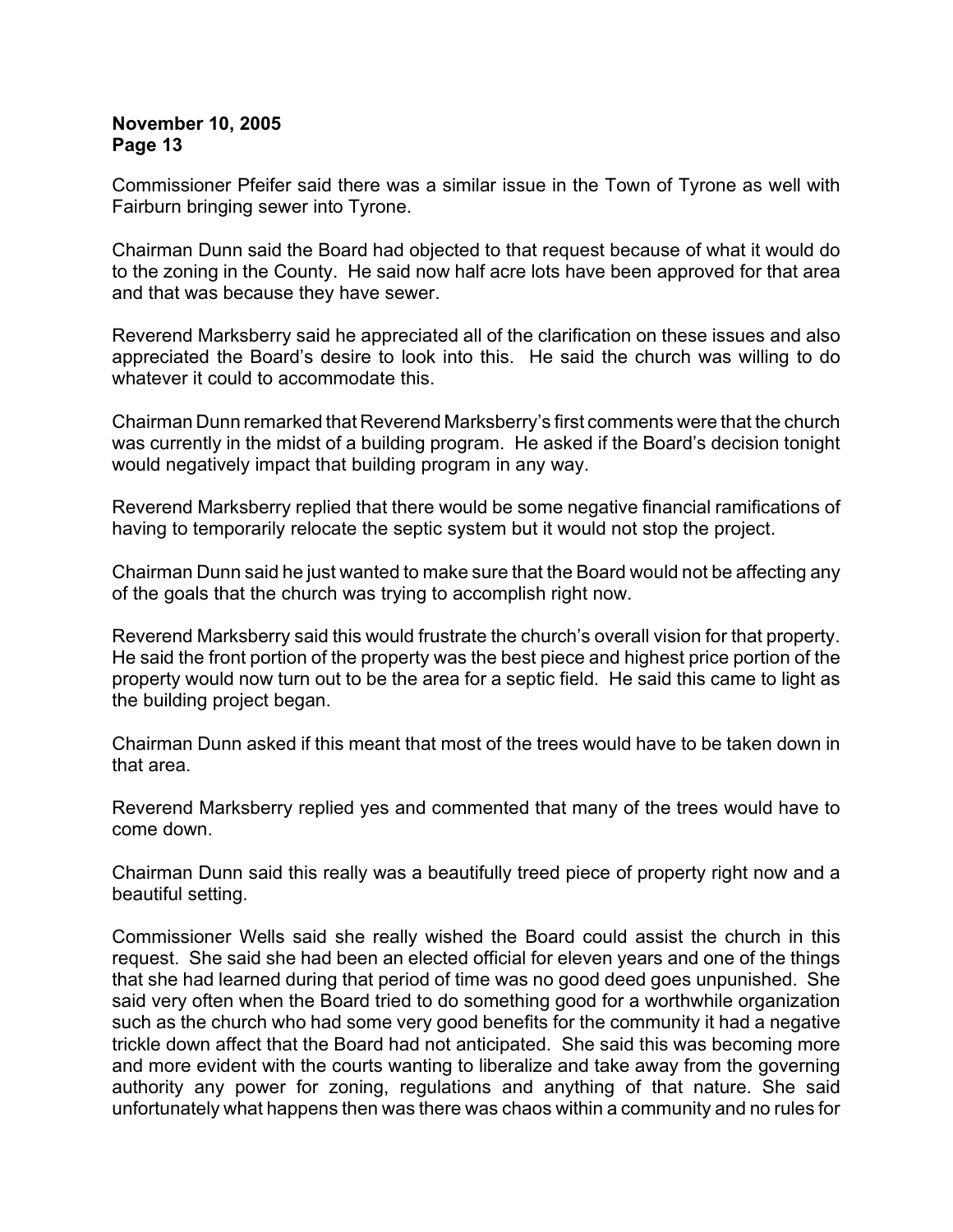anyone to enforce. She said this could possibly have a tremendous negative impact down the road as more people would approach the Board with a similar request. She said she was certain that the courts would not allow the Board to say yes especially to a religious organization and no to somebody else who was going to be building something for profit. She said the courts were getting much more concerned about governing authority's putting undue negative impacts on people who wish to build. She said the big thing for Fayette County and what had kept it on the course that had been planned and implementing for so many years was consistency. She said the very minute that exceptions are made no matter how well intended and no matter what perceived benefit because of that one exception it had come back to bite the County time after time. She said consistency was the best guard for keeping Fayette County the way it was. She said exceptions must be handled very, very carefully and unfortunately this was the reason she could not support this request tonight. She said the impact would be too great for the community.

Reverend Marksberry said he would like to thank the Board again for hearing the church's request and for its consideration and time.

Chairman Dunn said he would like to thank the church for what it had done to that piece of property. He said the property was not in good shape when the church took it over and now everything that had been done there was just great for Fayette County.

Chairman Dunn called for the vote.

The motion failed 1 - 3 with Chairman Dunn, Commissioner Wells, and Commissioner Pfeifer voting in opposition. Commissioner VanLandingham was absent.

**CONSENT AGENDA:** County Administrator Chris Venice requested item no. 2 be withdrawn to allow staff further research. On motion made by Commissioner Wells, seconded by Commissioner Pfeifer to approve consent agenda item nos. 1 and 3 as presented. The motion carried 4-0. Commissioner VanLandingham was absent.

**WATER COMMITTEE RECOMMENDATION:** Approval of Water Committee recommendation to purchase at this time, meters and transponders for the next two year period at a total cost of approximately \$395,000. A copy of the memorandum, identified as "Attachment No. 3", follows these minutes and is made an official part hereof.

2. Approval of Staff's recommendation to contract with U.G.A.'s Carl Vincent Institute to review and prepare an organizational assessment of benchmarking measures and career progression policies of various County departments.

County Administrator Chris Venice requested this item to be withdrawn.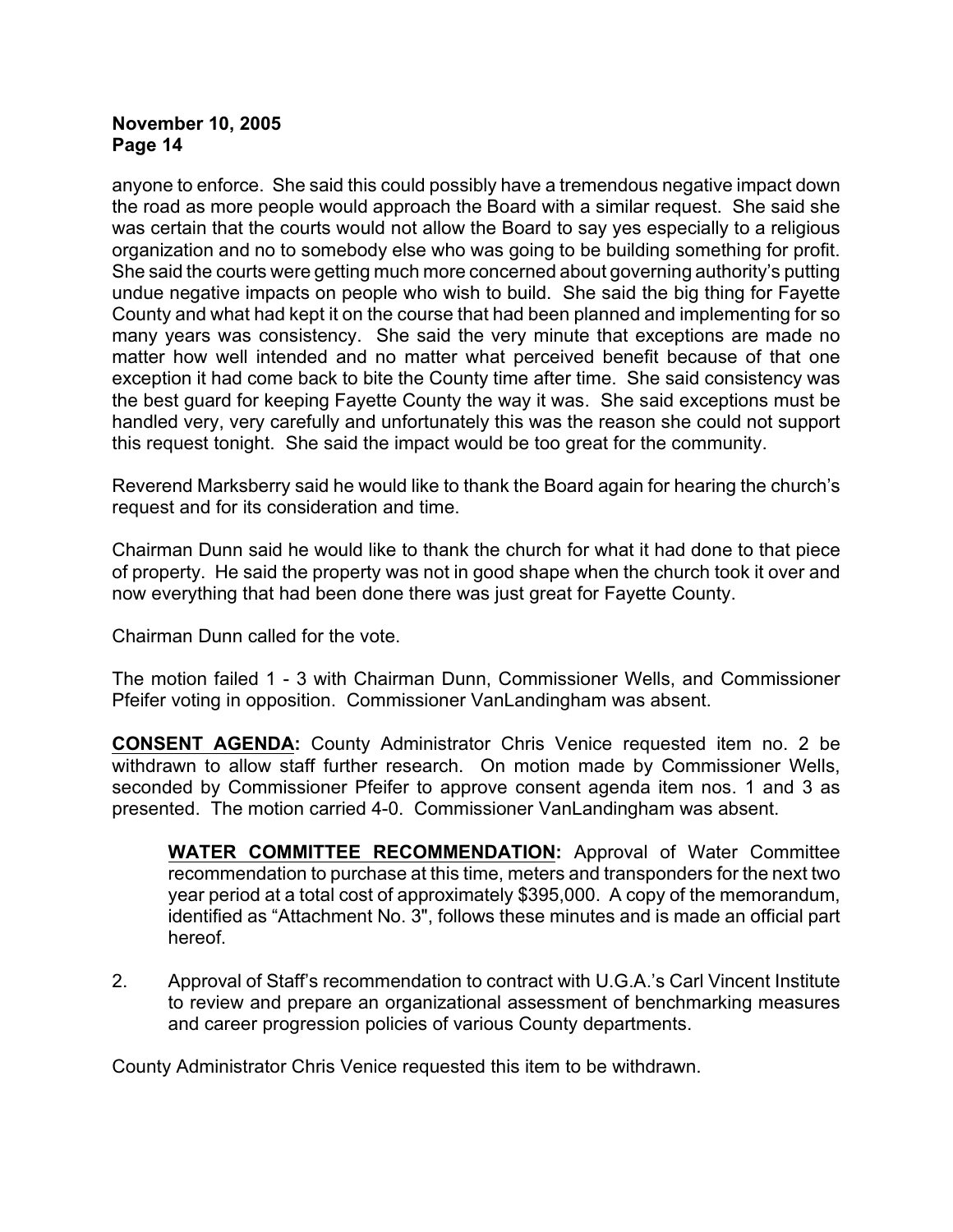3. Approval of minutes for the Board of Commissioners' meeting held on October 27, 2005.

## **PUBLIC COMMENT:**

Members of the public are allowed up to five minutes each to address the Board on issues of concern other than those items which are on this evening's agenda.

There was no public comment.

# **STAFF REPORTS:**

**PETE FRISINA:** Director of Community Development Pete Frisina remarked that a request had been made by the developer of Platinum Ridge Subdivision, Rod Wright, to de-annex approximately 28 acres from the City of Peachtree City that would be added to Platinum Ridge subdivision for additional lots. He said this property was located at the end of Diamond Point which was a street located in Platinum Ridge Subdivision. He said he had spoken to Peachtree City about this as well and Mr. Wright had also spoken to the Peachtree City staff. He said the County Attorney and the Peachtree City attorneys had worked out some issues that they would like the County to consider. He said one of these was Resolution No. 2005-12 that said the County would consent to the de-annexation when certain conditions were met. He said those conditions were that once the City takes action to de-annex the property and also when Mr. Wright goes through the proper procedures to zone and final plat the property the County would then accept it. He said they had also drawn up a De-Annexation Agreement with Mr. Wright that he would go through the proper County regulations before he developed the property. He said if the County was willing to accept then the City of Peachtree City would start the process. He said this would require the Chairman's signature on the De-Annexation Agreement and also Resolution No. 2005- 12.

Chairman Dunn asked if Peachtree City objected to this request.

Mr. Frisina replied that this request had not gone to the Peachtree City Council yet.

Chairman Dunn asked if the attorney for Peachtree City was speaking for himself or for the Peachtree City government.

Mr. Frisina said the Peachtree City attorney was speaking in terms of getting the process started. He said the attorney did not want to start the process until he knows Fayette County was willing to accept the property.

Chairman Dunn remarked that when this request was first brought up approximately a year or more ago by Mr. Wright and his associates the Mayor of Peachtree City objected to this to it because he said he wanted to annex all of the unincorporated County in that area rather than de-annex those acres from the City.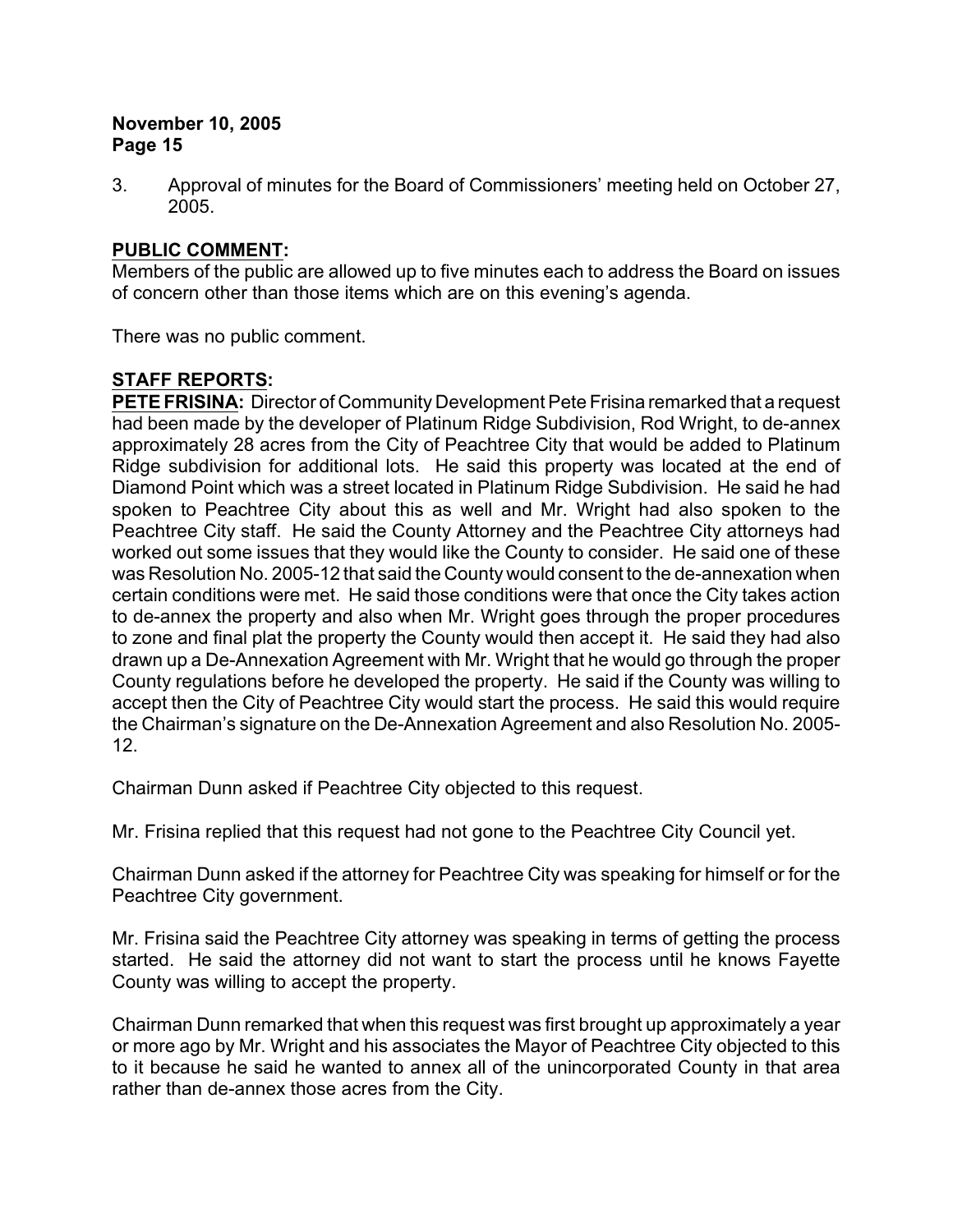Mr. Frisina said Mr. Wright would put a petition into the City to de-annex the property.

Chairman Dunn said the Mayor of Peachtree City had taken the direct opposite approach to that.

Commissioner Frady asked when they thought this request would go before the Peachtree City Council.

Mr. Frisina said the Peachtree City attorney wanted the County to give some assurance to them that the County would be willing to accept the property once it was de-annexed.

Commissioner Wells asked if the County Attorney had reviewed this request.

Attorney Davenport replied yes, and stated that this process was unique in that the County had never gone through this before. He said it was something that Peachtree City would not even consider unless they know that the County was going to accept it. He said the County would have to make the first move. He said that did not mean that this property would be de-annexed but Peachtree City would not even consider it unless the County was going to accept it.

Commissioner Wells said this would actually give Mr. Wright the impetus that he would need to start the process with Peachtree City. She said then it would be up to Mr. Wright and the City of Peachtree City as to whether or not it would be approved. She said the County would just be saying that the property would be accepted if it was de-annexed.

Attorney Davenport remarked that was correct and the acceptance that the County had provided with this documentation puts safeguards in place so that if it did go forward correctly, there was no issue about how it would be developed and it would be following County procedures and Mr. Wright was in agreement with signing those documents as well.

Commissioner Frady asked what the property was zoned. He noted that most of the property in that area was estate zoned and was three acres.

Chairman Dunn said it was his understanding if this was going to be part of the Platinum Ridge Subdivision that it would be zoned five acres in the County.

Mr. Frisina remarked that was part of the agreement that Mr. Wright would be part of.

Chairman Dunn said the County had turned down three acre zoning on that property because the Board did not want to clutter up the boundary of Peachtree City in that area.

Commissioner Wells said she would like to make a motion.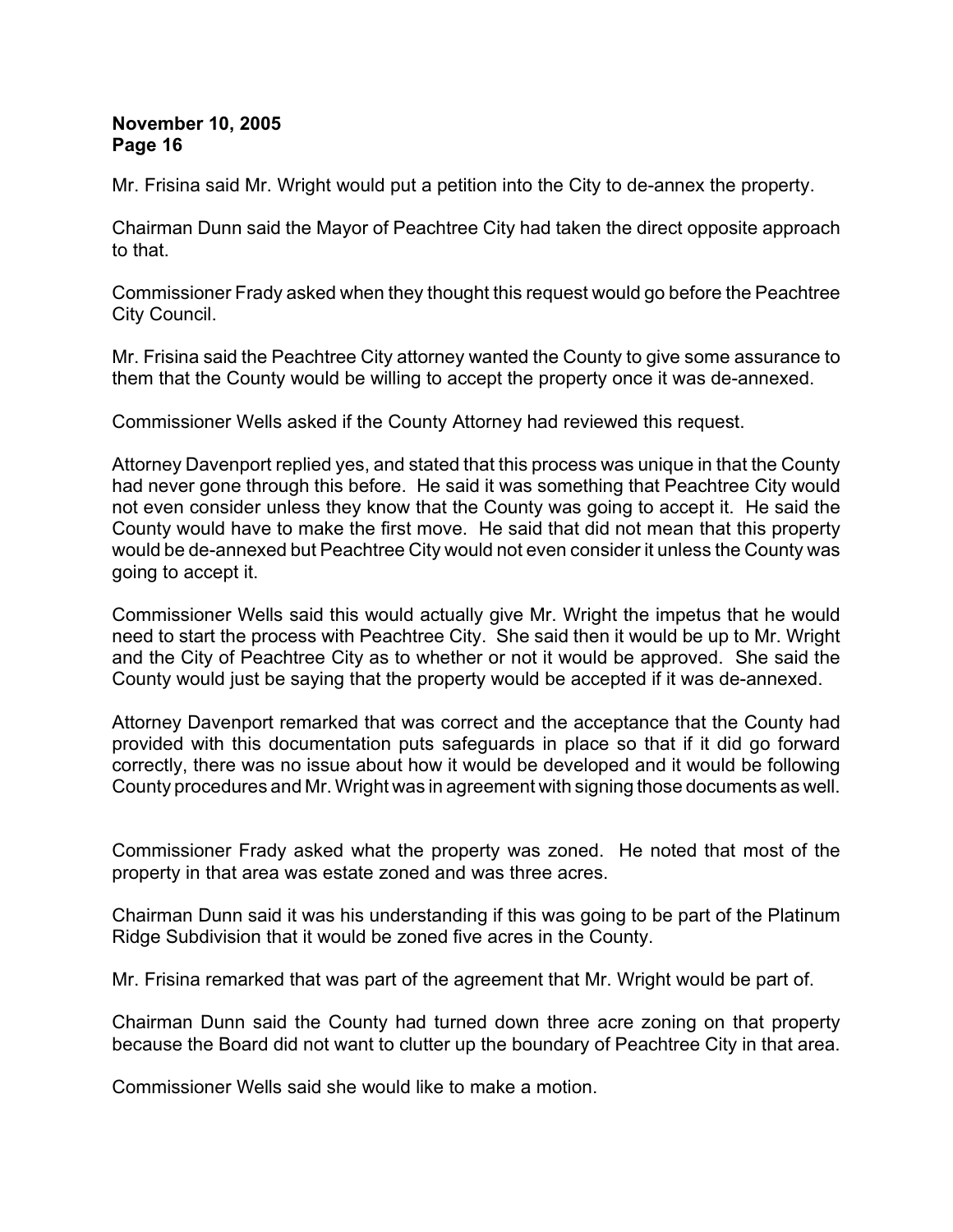On motion made by Commissioner Wells, seconded by Commissioner Pfeifer to authorize the Chairman to execute the De-Annexation Agreement and also Resolution No. 2005-12 as presented to allow this process to begin, discussion followed.

Chairman Dunn said the rules for annexation were totally in the hands of the City. He asked if the rules for de-annexation were the same.

Attorney Davenport replied yes, that was correct.

Commissioner Frady asked what the time frame was to have this paperwork presented to the Peachtree City Council.

Attorney Davenport replied that this was not the same as an annexation where they would have to go through a rezoning as well as the annexation through a Planning Commission and a Mayor and Council and public hearings. He said the de-annexation itself simply is a decision of the Mayor and Council to allow this property to be part of the unincorporated County. He said it had nothing to do with zoning on behalf of Peachtree City. He said the zoning aspect comes to unincorporated County and that necessitated the documents that were before the Board tonight.

Chairman Dunn felt this would be very good for Fayette County including all of the cities as well. He said the property that was currently being developed was being developed quite well. He said it was felt that there was a good market there for five acre lots.

The motion carried 4-0. Commissioner VanLandingham was absent. A copy of the De-Annexation Agreement, identified as "Attachment No. 4", follows these minutes and is made an official part hereof. A copy of Resolution No. 2005-12, identified as "Attachment No. 5", follows these minutes and is made an official part hereof.

**ATTORNEY MCNALLY:** Attorney McNally remarked that several months ago the Board had indicated a desire to go forward with design and construction of the Senior Citizens Center. He asked for the Board's consideration in authorizing the Chairman to execute an agreement with the Firm of Flynn Finderup Architects regarding the design and construction of the Senior Citizens Center. He said the plans for the Center were already underway and this would allow a continuation to completion of those architectural plans. He said the Firm had agreed that they would complete this plan in the sum of \$104,850. He noted that should there be any change in plans or documents then there would be a per hour charge for that with the Senior Architect receiving \$150 per hour and so on down the line according to schedule.

Chairman Dunn remarked that originally Flynn Finderup was contracted with the Senior Services Board and now it would be with Fayette County going through the firm of Mallett and Associates.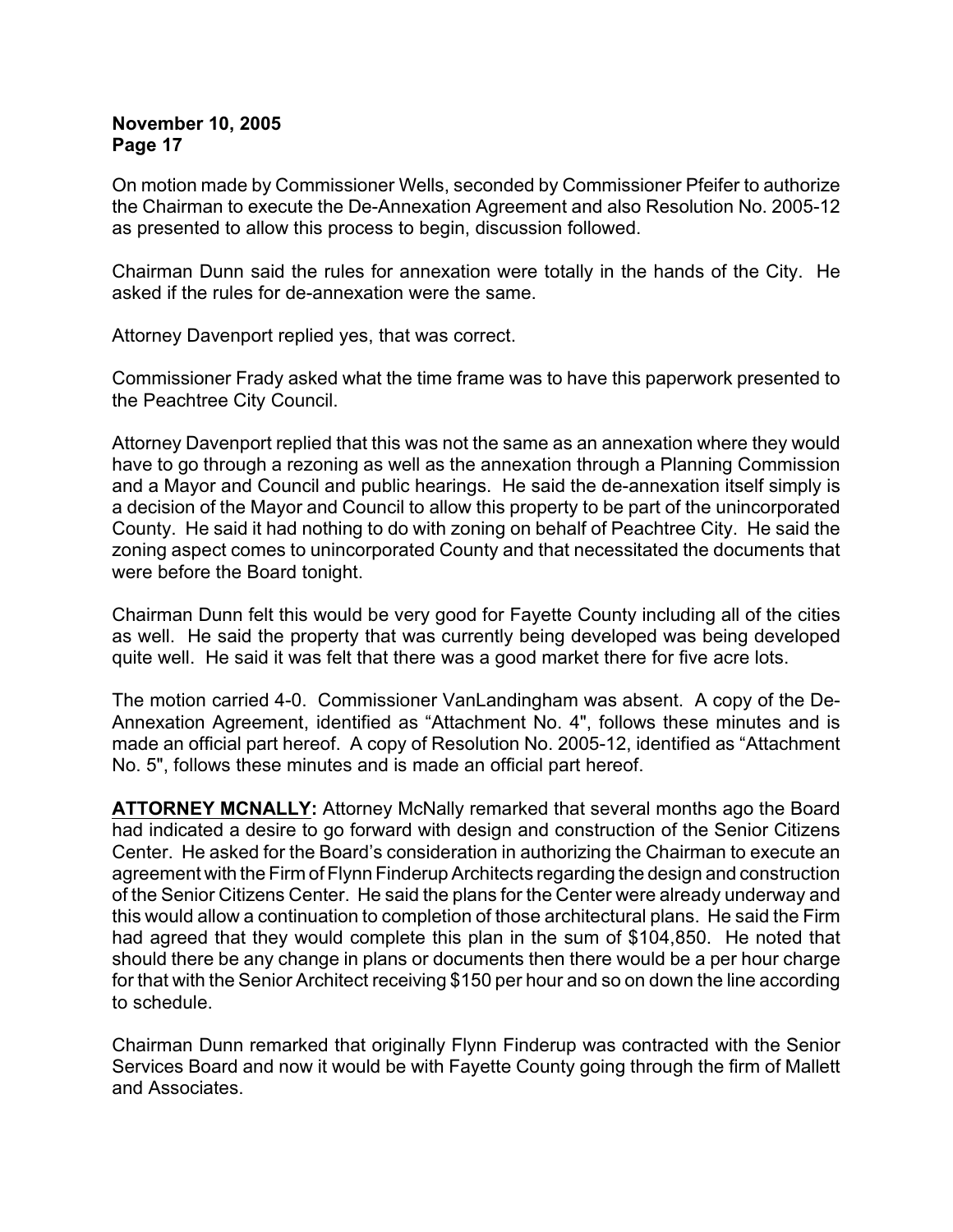Commissioner Wells asked what kind of specifications or guidelines were being used to develop this particular structure.

Attorney McNally replied that as far as he knew this was the plan as presented and he did not know of any changes.

Commissioner Wells said this plan was presented several years ago and she questioned if there had been a reassessment of the current needs or was it just being assumed that a two or three year old plan was still adequate.

Attorney McNally replied that he could not answer that because he was not involved in that. He said he was strictly looking at the contract.

Commissioner Wells said she was hesitant to sign a contract until it was known whether or not it was something that had been recently reviewed. She said this plan was started four or five years ago.

Commissioner Frady said he recalled Jim Mallett coming before the Board and giving the Board an update on these plans about two years ago.

Chairman Dunn said it was his understanding that it was basically the same building and it was just an incomplete design at this point.

Attorney McNally said the building was proposed for 22,000 square feet and approximately 80% completed.

Commissioner Wells remarked that her biggest concern was that this was 80% completed when the assumption was that Senior Services was going to build it and fund it. She said that had changed significantly and now it was a County project and the County was going to build it and basically fund it. She said it had been at least two years ago since anyone reviewed this. She said it was her concern if the County should proceed and put the other 20% on a plan that was no longer what the County really needed and did the County really know what it was buying at this point in time.

Chairman Dunn said he had seen the plans for the Center many, many times and he felt it was a good facility and it did fit the County's future needs. He said the entire facility was being built for the future and not to replicate what they had there now.

Commissioner Frady said he recalled the plans being reviewed approximately two or three years ago but they were not finished. He said he did not think the use of the Center would change that much in that period of time.

Commissioner Wells asked who the County's point of contact was.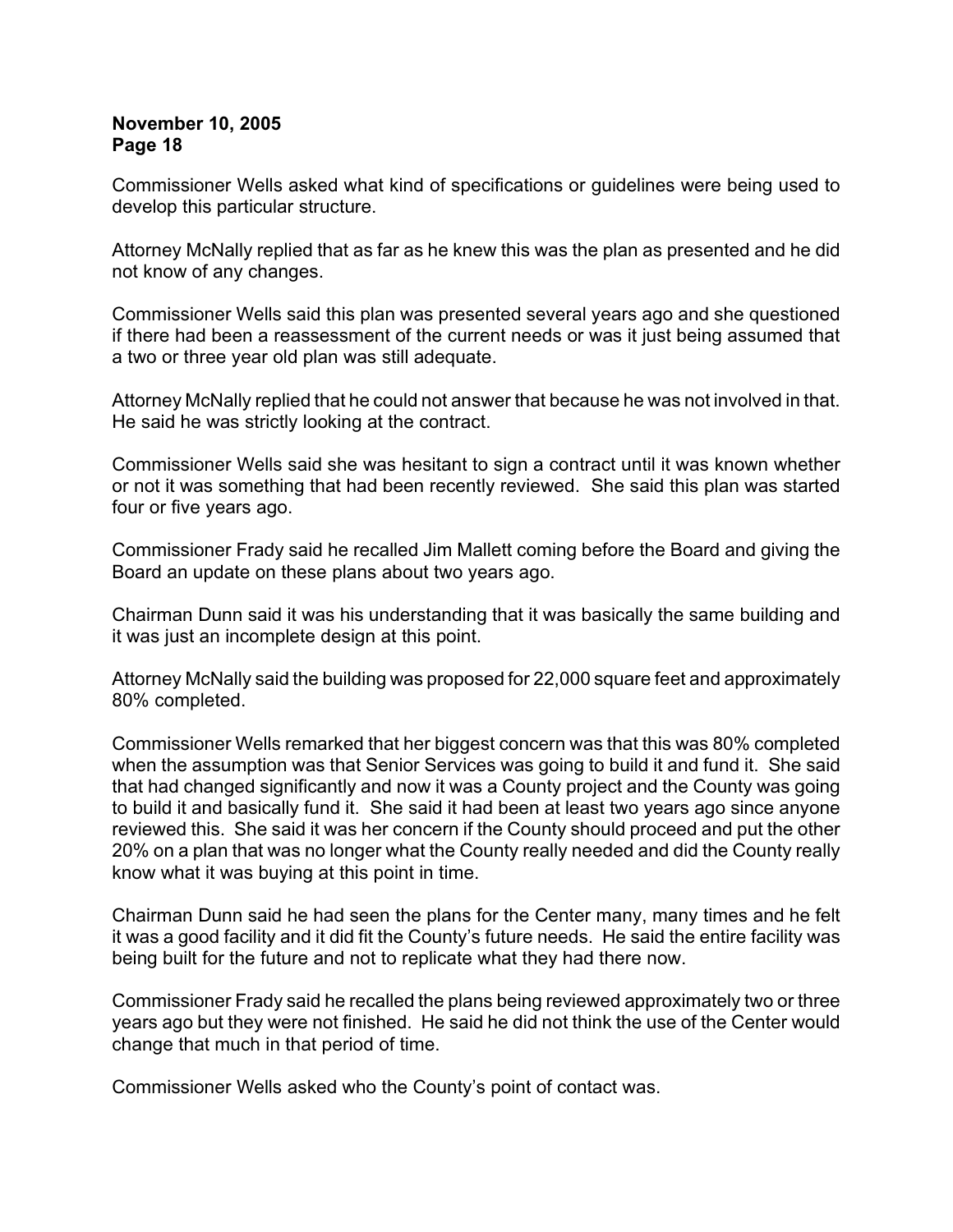Chairman Dunn replied that Jim Mallett was the Program Manager for this project. He said Mr. Mallett had contracted with the Firm of Flynn Finderup to complete the 20%.

Attorney McNally remarked that this had been approved by Mallett & Associates.

Commissioner Frady said he would like to make a motion.

On motion made by Commissioner Frady, seconded by Commissioner Pfeifer to authorize the Chairman to execute the Agreement with the firm of Flynn Finderup in the amount of \$104,850 in order to complete the architectural plans. The motion carried 4-0. Commissioner VanLandingham was absent. A copy of the Agreement, identified as "Attachment No. 6", follows these minutes and is made an official part hereof.

Chairman Dunn said he certainly understood Commissioner Wells' concern and he suggested that Mr. Mallett come in and brief the Board on the status of this project.

Commissioner Wells said she did not have a problem with the expertise of the project. She said her concern was if the vision for the facility was the same now that the County was paying for it was when the Senior Services Board was going to raise all of the money and they were going to fund it. She said she would like to know if any changes had been made accordingly and if so to whose benefit and to whose detriment.

Chairman Dunn said there had been some discussion that since the County was going to be paying the bill now that they wanted to do some additional things which now they had been discouraged them of that notion.

Commissioner Wells said that was her concern.

Chairman Dunn said Jim Mallett understood full well that the Board was concerned about that.

Commissioner Wells said she really would like to have a briefing or an update from Mr. Mallett on that. She said initially there was quite a bit of square footage in that prescribed plan that was designated for meeting spaces that maybe was not going to be actively used for the seniors. She said she would like to see a proposal on what it was going to be like since the County was paying the bill.

Chairman Dunn said he would also like to have the architect Mr. Flynn come before the Board as well.